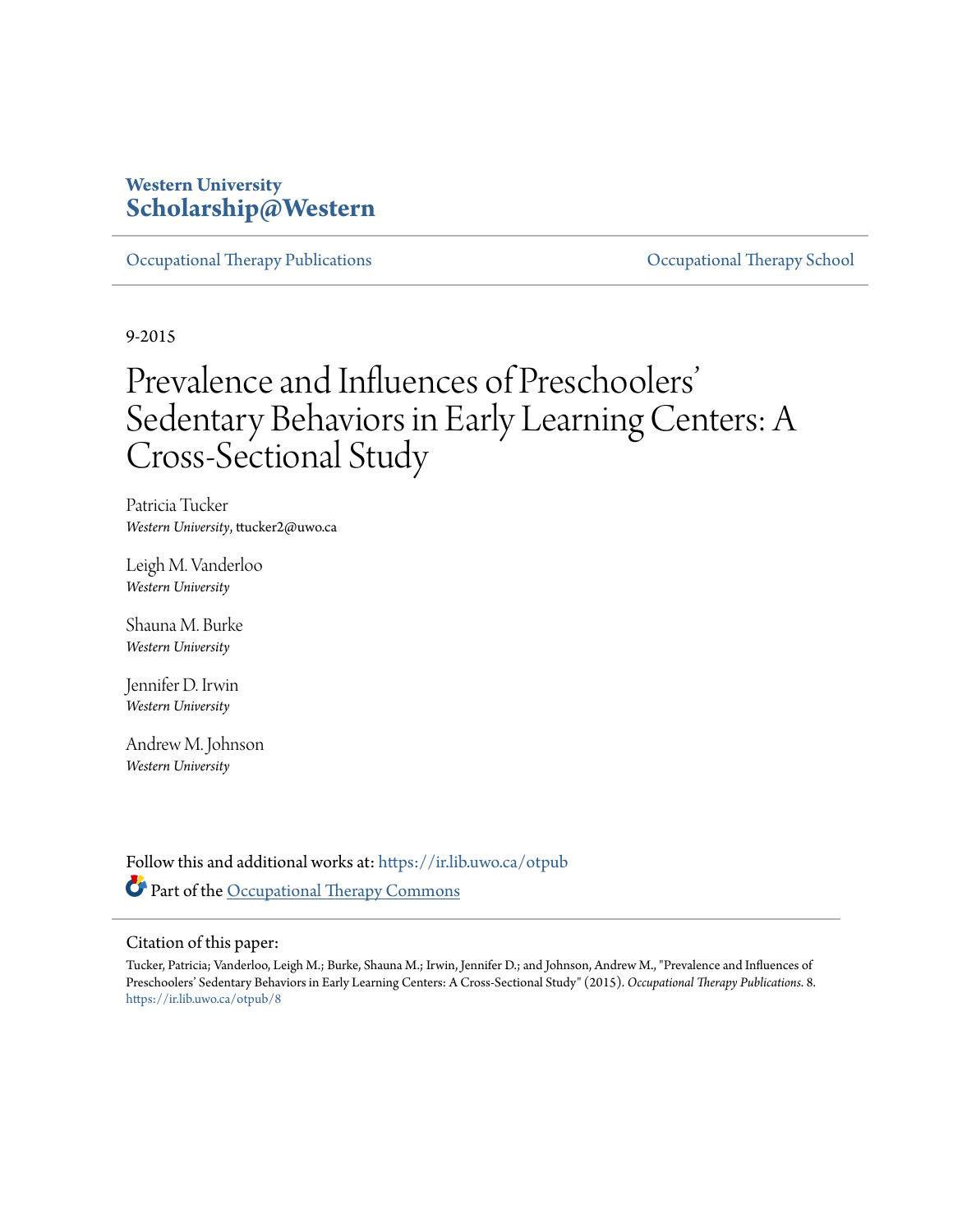# **RESEARCH ARTICLE Example 2014 COPEN ACCESS**





# Prevalence and influences of preschoolers' sedentary behaviors in early learning centers: a cross-sectional study

Patricia Tucker<sup>1\*</sup>, Leigh M. Vanderloo<sup>2</sup>, Shauna M. Burke<sup>3</sup>, Jennifer D. Irwin<sup>3</sup> and Andrew M. Johnson<sup>3</sup>

# Abstract

Background: Recent research has highlighted the need for increased evidence regarding the sedentary activity levels of preschoolers. Given the large proportion of time this population spends in various early learning facilities, the exploration of sedentary behaviors within this particular environment should be a priority. The purpose of the study was two-fold: (1) to compare sedentary time of preschoolers in three different early learning environments (i.e., full-day kindergarten [FDK], center-, and home-based childcare); and (2) to assess which characteristics (i.e., staff behaviors, sedentary environment, fixed play environment, portable play environment, sedentary opportunities) of these early learning environments influence preschoolers' sedentary time.

Methods: Data collection occurred between September 2011 and June 2012. Preschoolers' sedentary time was measured using Actical™ accelerometers at a 15 s epoch. The Environment and Policy Assessment and Observation (EPAO) tool was used to assess the sedentary environment of participating early learning classrooms, and those subscales ( $n = 5$ ) that were evidence-informed as potentially influencing sedentary time in early learning centers were explored in the current study. A linear mixed model ANCOVA was carried out to determine the differences in sedentary time based on type of early learning environment while direct entry regression analyses were performed to describe the relationships between sedentary time and the five sedentary-specific EPAO subscale.

Results: Preschoolers ( $n = 218$ ) from 28 early learning programs (i.e., 8 FDK, 9 centre-, and 8 home-based childcare facilities) participated. Accelerometry data revealed that preschoolers attending centre-based childcare engaged in the highest rate of sedentary time (41.62 mins/hr,  $SD = 3.78$ ) compared to preschoolers in home-based childcare (40.72 mins/hr,  $SD = 6.34$ ) and FDK (39.68 mins/hr,  $SD = 3.43$ ). The models for FDK, center-based childcare, and home-based childcare, comprised each of the five EPAO subscales accounted for 10.5 %, 5.9 %, and 40.78 % of the variability in sedentary time, respectively. Only the models for FDK and home-based childcare were found to be statistically significant ( $p < .05$ ).

**Conclusions:** This is the first exploration of differences in sedentary time among preschoolers in different early learning arrangements. Findings highlight the substantial portion of the day preschoolers spend in sedentary pursuits, and subsequently, the ongoing need to reduce preschoolers' sedentary time in early learning programs, particularly among those attending centre-based childcare facilities.

Keywords: Sedentary time, Preschoolers, Early learning facilities, Accelerometers

\* Correspondence: [ttucker2@uwo.ca](mailto:ttucker2@uwo.ca) <sup>1</sup>

<sup>1</sup>School of Occupational Therapy, Faculty of Health Sciences, University of Western Ontario, London, Ontario N6G 1H1, Canada

Full list of author information is available at the end of the article



© 2015 Tucker et al. Open Access This article is distributed under the terms of the Creative Commons Attribution 4.0 International License [\(http://creativecommons.org/licenses/by/4.0/](http://creativecommons.org/licenses/by/4.0/)), which permits unrestricted use, distribution, and reproduction in any medium, provided you give appropriate credit to the original author(s) and the source, provide a link to the Creative Commons license, and indicate if changes were made. The Creative Commons Public Domain Dedication waiver [\(http://creativecommons.org/publicdomain/zero/1.0/](http://creativecommons.org/publicdomain/zero/1.0/)) applies to the data made available in this article, unless otherwise stated.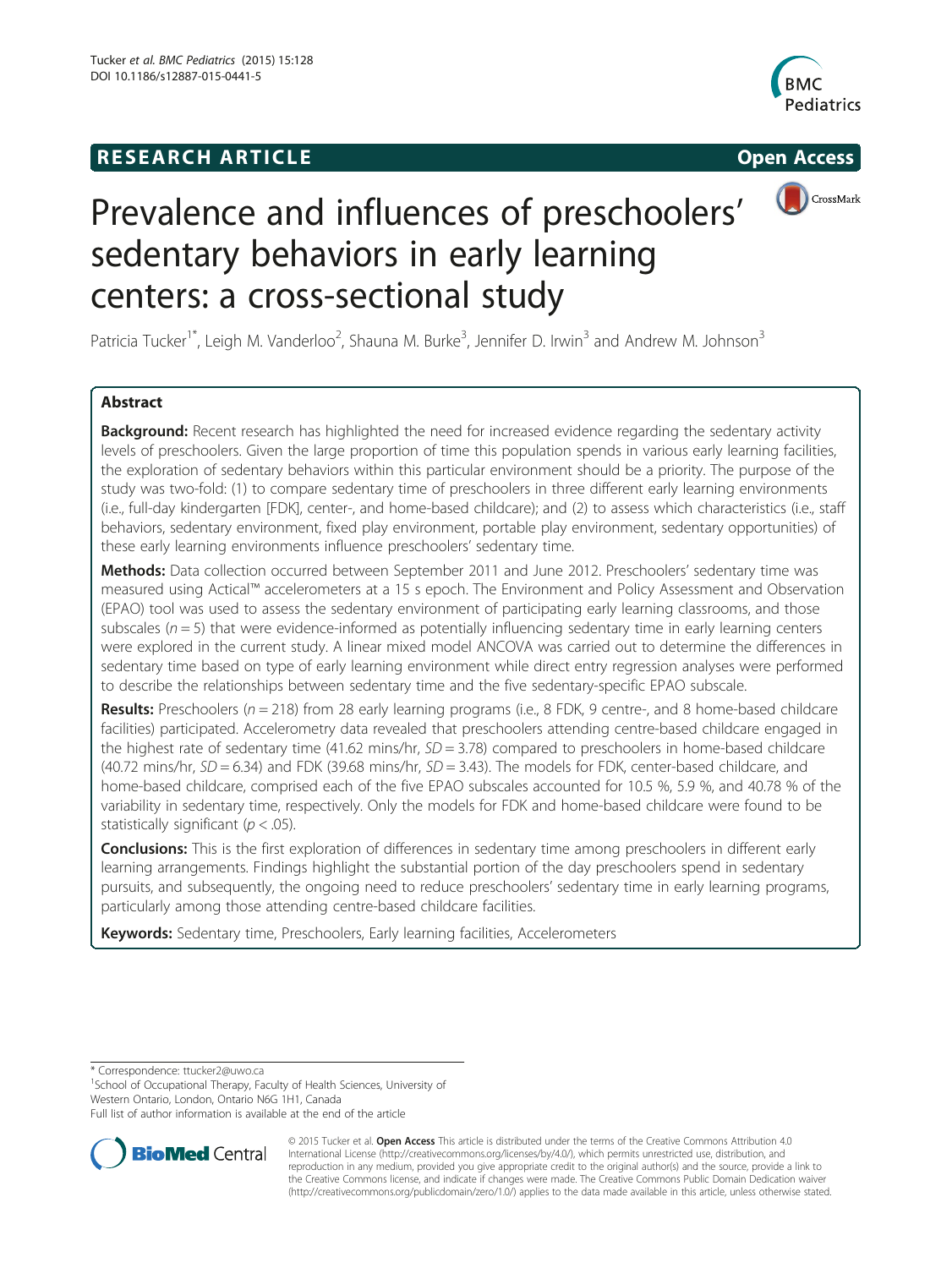### Background

Sedentary behaviors have received recent attention in light of the negative consequences associated with these activities [\[1](#page-8-0)–[4\]](#page-8-0). Specific to preschoolers (i.e., children aged 2.5–5 years), high participation in sedentary behaviors (i.e., screen viewing and prolonged periods of sitting) have been associated with a variety of negative health consequences including higher skinfold measurements [\[1\]](#page-8-0) and body mass index (BMI) [[2](#page-8-0)] during childhood. A recent review by LeBlanc et al. revealed that increased screen time (a commonly used proxy for sedentary time) was associated with increased adiposity and negative outcomes in psychosocial health and cognitive development among this cohort [[3](#page-8-0)]. Moreover, excessive screen-viewing has been linked to prevalent feelings of boredom and sadness [[5\]](#page-8-0), and issues with sleep [\[6](#page-8-0)]. As such, researchers have begun to explore sedentary time as a unique construct, rather than merely the opposite of physical activity. Specifically, many researchers have postulated, based on recent evidence, that sitting too much and exercising too little are separate and distinct risk factors for children and adults risk for chronic disease [\[4](#page-8-0), [7, 8](#page-8-0)].

The importance of considering sedentary time as a unique construct has become increasingly apparent as a recent report by Colley et al. revealed that preschoolers engaged in sufficient levels of physical activity, but were still highly sedentary over the course of a day [[9\]](#page-8-0). In fact, a number of accelerometer-based studies have demonstrated high levels of sedentary time among young children [[10](#page-8-0)–[12\]](#page-8-0). The Canadian sedentary behavior guidelines for the preschool population recommend children aged 3–4 years engage in less than 1 hour per day of screen time, and those 5 years of age engage in less than 2 hours per day [[13](#page-8-0)]. While the focus of the guidelines is screenviewing rather than sedentary time as a whole, these guidelines provide a benchmark against which parents can gauge their children's behaviors. When considering this recommendation, Canadian data have suggested that most preschoolers are not achieving this goal [[14](#page-8-0)]. Moreover, findings from a recent systematic review showed that 6 out of 8 studies that reported on screen-viewing behaviors among preschoolers exceeded the 1-hour guideline [[15](#page-8-0)]. This finding is troublesome given that this review focused solely on screen-viewing activity within the childcare environment, thus permitting the possibility for additional screen time outside of childcare hours. Further, Colley et al. revealed that in a representative sample of Canadian preschoolers, participants were, on average, spending approximately 50 % of their day (nearly 6 hours) in sedentary pursuits [[9](#page-8-0)].

Temple et al. and Vanderloo et al. have provided evidence regarding the high levels of sedentary time occurring in early learning facilities within Canada [\[11](#page-8-0), [12\]](#page-8-0). Specifically, Temple's group explored home-based childcare facilities and reported that preschoolers spent an average of 39.49 mins/hr in sedentary behaviors [[12\]](#page-8-0). Likewise, Vanderloo et al. reported an average of 40.64 mins/hr of sedentary time among preschoolers in center-based childcare facilities [\[11](#page-8-0)]. The high levels of sedentary behaviors have been confirmed internationally [\[10](#page-8-0), [16\]](#page-8-0) and are disconcerting given the large number of preschoolers that attend childcare [[17\]](#page-8-0). While previous studies have explored sedentary time in homeand center-based childcare independently, no study to date has measured sedentary time across multiple childcare environments or explored the specific characteristics of these environments that are correlated with sedentary time (which is important given they are different environments, with different resources and regulations). In light of the high sedentary time captured by Temple et al. and Vanderloo et al. [\[11](#page-8-0), [12\]](#page-8-0), intervention is warranted to reduce preschoolers' sedentary time in early learning facilities. However, to ensure interventions are evidence-informed and appropriately designed, Hinkley et al. have argued that an understanding of the factors that influence this behavior, inclusive of identifying modifiable correlates, is warranted [[18](#page-8-0)]. Individual studies have identified components of the early learning environment that may be important to target. For example, Sugiyama et al. found that children in centers with lower staff-child ratios (six or less children per staff member) and those that used indoor space for gross motor activities (rather than relying solely on outdoor time) engaged in less sedentary time [\[19\]](#page-8-0). Vanderloo et al. provided further support for this finding as they identified that preschoolers in center-based childcare engaged in significantly more sedentary time indoors than outdoors [[11](#page-8-0)]. The play equipment available within early learning environments (i.e., fixed and portable) has also been identified as an influential factor with regard to the activity behaviors of preschoolers. Specifically, preschoolers have been reported to be more sedentary when a greater number of fixed equipment structures are available [[11](#page-8-0), [12](#page-8-0)]. Possible explanations for this may be the 'standing around' that occurs while waiting to use the fixed equipment, or that childcare staff discourage running on these pieces to reduce safety concerns.

While Colley et al.'s recent work provides a starting point for understanding Canadian preschoolers' sedentary time [\[9](#page-8-0)], the high levels apparent in early learning facilities is discouraging. Recent research has highlighted the need for increased evidence regarding the physical activity and sedentary time of preschoolers [\[18](#page-8-0)], and argues that exploring these behaviors within the early learning environment should be a priority [\[20\]](#page-8-0). More specifically, Colley et al. stressed that a much-needed area of future research include an examination of the influence of enrolment in childcare programs on activity levels [\[9](#page-8-0)]. As such, the purpose of this study was two-fold: 1. to compare preschoolers' sedentary time in three different early learning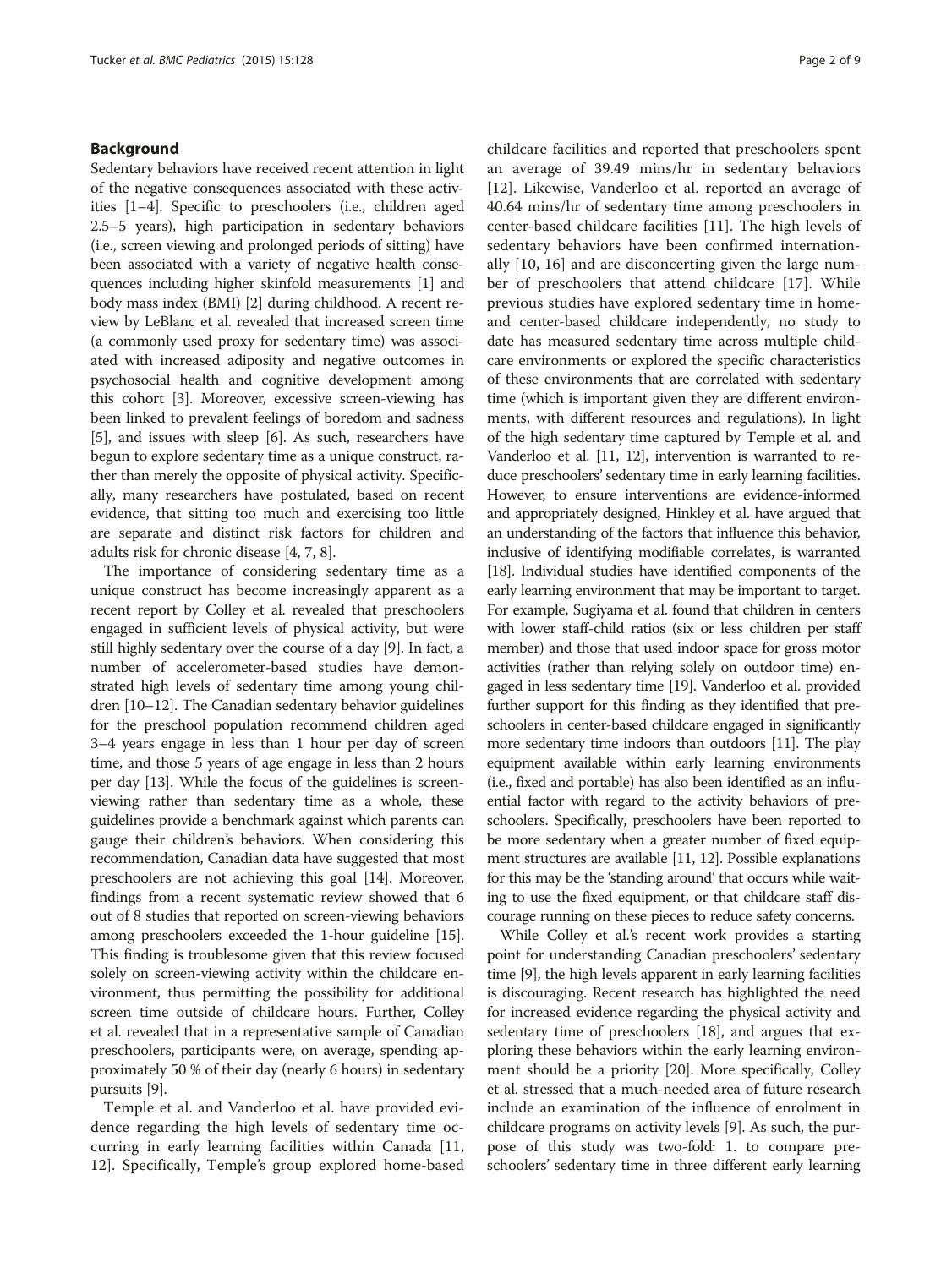environments (i.e., full-day kindergarten [FDK], center-, and home-based childcare); and 2. to assess which modifiable correlates (i.e., staff behaviors, sedentary environment, sedentary opportunities, portable play environment, fixed play environment) of each of these early learning environments influence preschoolers' sedentary time. For the purpose of this study, center-based childcare referred to any formalized setting which provides licensed childcare to a large number of preschoolers (approximately 16) on a full- or part-time basis [[21](#page-9-0)]. Home-based childcare typically involves a smaller number of children (usually no more than 5 plus the provider's own children) across various age groups (e.g., 1–11 years), in a home environment and can operate in a licensed or unlicensed capacity [[12](#page-8-0)]. Finally, FDK programming requires children to attend all day, every week day (i.e., Monday to Friday from approximately 9 am to 3 pm), and receive instruction from both a teacher and an early childhood educator. More information about the various settings has been published elsewhere [[21](#page-9-0), [30](#page-9-0)]. Because some home-based childcare facilities are not licensed, it was hypothesized that preschoolers attending home-based childcare would engage in higher levels of sedentary behaviors.

# Methods

### Study design

This research was conducted as part of the larger Learning Environments' Activity Potential for Preschoolers (LEAPP) study (a detailed account of the methodology has been provided elsewhere [[21](#page-9-0)]). Study procedures and materials were pilot tested by the research team [\[11\]](#page-8-0) and data collection took place between September 2011 and June 2012 in London, Ontario, Canada. This 2-year cross-sectional study, along with all related materials, received ethical approval from the Office of the Research Ethics Board at the University of Western Ontario in Canada.

# **Participants**

Preschool children aged 2.5–5 years from three different early learning environments (i.e., FDK, center-, and home-based childcare) were invited to participate. Early learning environments were contacted by the project coordinator and invited to participate. Recruitment efforts were targeted for each early learning arrangement; originally all FDK and home-based childcare facilities were invited to participate. Because a random sample of FDK classrooms or home-based childcare was not possible (because of the lower number of facilities), purposeful sampling was undertaken to recruit geographically diverse centre-based childcare facilities. For a detailed account of the recruitment protocol, see Tucker et al. [\[21](#page-9-0)]. For those environments that had more than one classroom able to participate (i.e., FDK and centre-based childcare), both were invited to participate or one was

selected at the discretion of the director/principal. Parents/guardians of preschoolers were then provided with a letter of information detailing the study, along with a corresponding consent form to sign if interested in participating in the study. Only children who received parental/guardian consent were eligible to participate.

#### Tools

To measure time spent in sedentary behaviors, Actical™ (MiniMitter, Bend, Oregon) accelerometers were worn by preschoolers for 5 consecutive days during childcare hours only. The accelerometers were placed on the right hip of each child, and early learning staff were asked to record the 'on' and 'off' times of the device for each child. A 15 second epoch length was used, consistent with previous research [[11, 12\]](#page-8-0). Current evidence supports the appropriateness of using accelerometers to measure sedentary time as it provides an objective and accurate depiction of minutes spent being inactive [\[22](#page-9-0)]. While this device lacks contextual information regarding the types of sedentary behaviors in which these children were engaging (e.g., television viewing, computer time, reading, etc.), this information was captured via the Environment and Policy Assessment and Observation's (EPAO) Sedentary Opportunities Subscale.

The EPAO tool [\[23](#page-9-0)–[25](#page-9-0)], created to examine the physical activity and sedentary behaviors environment in centerbased childcare, was used. Two independent research assistants completed the EPAO on a weekday during childcare hours. These research assistants were trained by the primary investigator on the use and administration of the EPAO tool, including discussing the tool's completion instructions and associated protocol. One of the research assistants also pilot tested the EPAO in a previous study, so had in-depth knowledge of the tool. While all scales were collected, for the purpose of the current research objectives, and consistent with past research [[26](#page-9-0)], only those subscales ( $n = 5$ ) which were evidence-informed as potentially influencing sedentary time in early learning centers were explored in the current study. Two EPAO subscales – Sedentary Environment and Sedentary Opportunities – examined the sedentary environment (e.g., availability of screens) and the opportunities (e.g., sitting time within the curriculum) for inactive behavior within this setting. Additionally, the Staff Behaviors, Fixed Play Environment, and Portable Play Environment subscales were used as previous research has suggested that childcare staff influence the activity behaviors of preschoolers, and the types of equipment present in the childcare facility may be correlated to sedentary activity [\[11](#page-8-0), [26\]](#page-9-0). Consequently, these additional subscales may shed important insight into what factors influence sedentary behaviors in early learning environments. During the week of data collection, two research assistants entered the early learning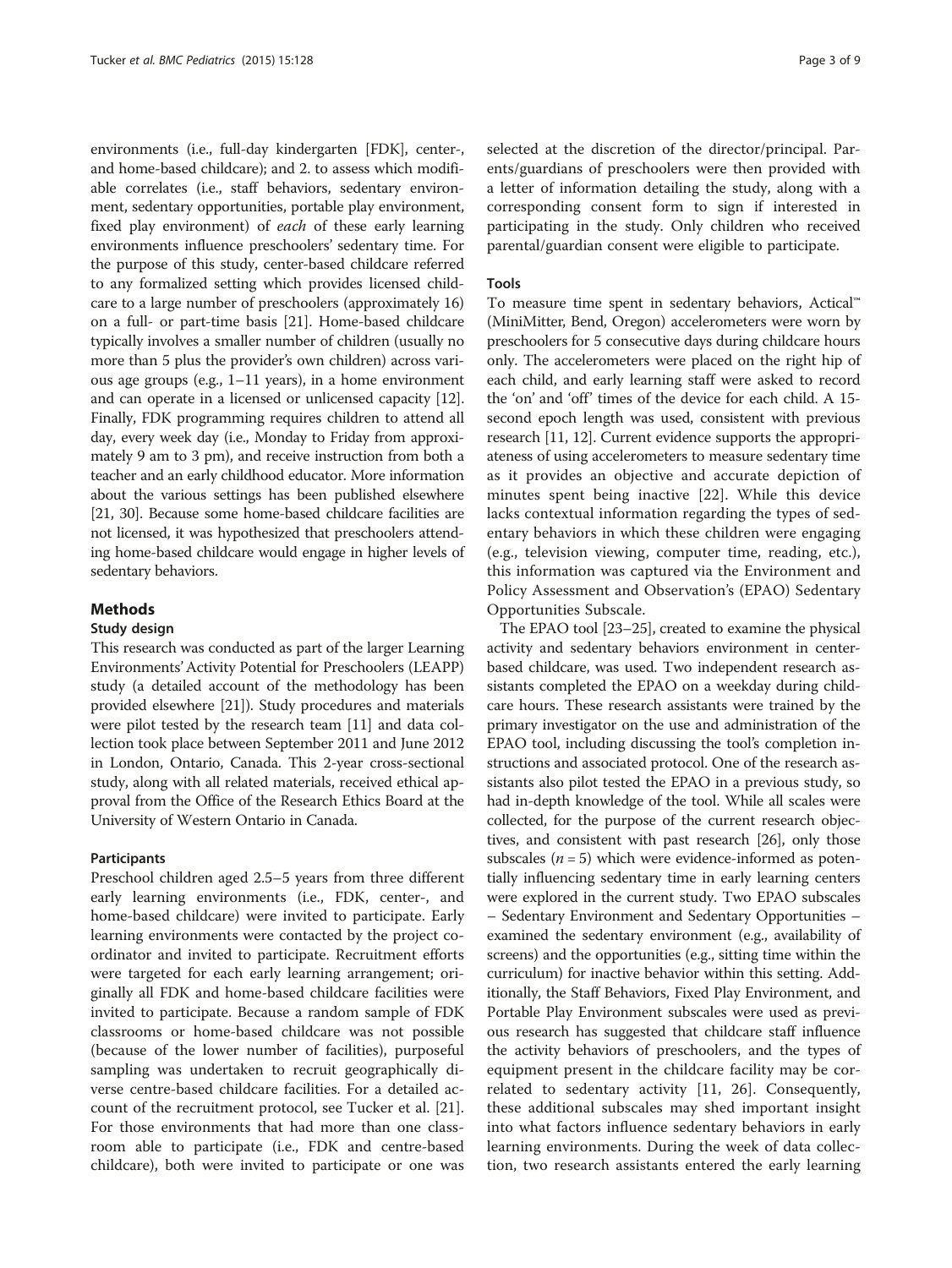facilities and examined the environment present in each for one full day. Please see Tucker et al. for a full methodological account of this process [[21](#page-9-0)].

A demographic questionnaire was also administered to parents/guardians of preschoolers. Such items included: child's ethnicity, child's enrollment status in an early learning program (i.e., full-time vs. part-time), family arrangement, parent/guardian education levels, annual household income, and, parental/guardian role modeling.

#### Statistical analysis

Accelerometer data was downloaded and KineSoft version 3.3.62 (KineSoft, Saskatchewan, Canada) software was used to apply quality control measures to the data; non-wear time was defined as 60 minutes of consecutive zeroes (which accounted for nap time, where applicable) [[27\]](#page-9-0), and participants with 3 or more valid days were included in all analyses (where a valid day was defined as a minimum of 5 hours of accelerometer wear-time [\[28](#page-9-0)]). Based on these parameters, 73 % of participants had sufficient data ( $n = 218$ ). Using Pfeiffer et al.'s cut-points for the preschool cohort (i.e., < 50 counts per 15 second epoch; functionally equivalent to sitting) [[29\]](#page-9-0), average daily sedentary time was calculated by dividing the total sum of minutes of sedentary behaviors on valid days by the number of valid days. In line with previous research [[11\]](#page-8-0), sedentary time per hour of wear time was calculated to account for preschoolers' varying attendance length within their respective early learning facility.

Means and standard deviations were calculated to examine participants' demographic characteristics. To account for the clustered data structure and to examine the study's primary outcome measures, a linear mixed model ANCOVA was carried out to determine the differences in sedentary time based on type of early learning environment. An ANCOVA was appropriate because it allowed us to test if there was a difference in sedentary time between the three groups of preschoolers (i.e., early learning environments) while accounting for sex and early learning environment. The early learning centers were entered as strata and individual classrooms (within these centers) as clusters for the purpose of the present paper's analysis. Unstandardized residual scores were calculated by running a regression analysis of age onto sedentary time in order to account for the effect of age. These residual scores were used in subsequent ANCOVA analyses. The main effects and interaction for the following fixed factors were included in the model: type of early learning environment (i.e., FDK, center-based childcare, home-based childcare) and sex (i.e., boy, girl). Random effects included classrooms clustered within early learning facilities. Tukey's HSD was used to examine the post-hoc comparisons of where the differences in sedentary time existed across the three types of early learning environments.

To examine the influential characteristics of the early learning environments, the EPAO scoring tool was used to tally the results of the five applicable subscales [\[24](#page-9-0)]. Each subscale score ranged from 0 to 20, with a lower score representing a more conducive environment for sedentary behaviors specific to the Staff Behaviors, Fixed Play Environment, and Portable Play Environment subscales. For the Sedentary Environment and Sedentary Opportunities subscales, a higher score out of 20 indicated a more sedentary environment. Two independent observers coded the EPAO subscales and intraclass correlation coefficients (ICCs) were calculated. All ICCs were computed using an absolute agreement definition. An ICC was not calculated for one subscale (i.e., Sedentary Environment), as it had a perfect correlation on the composite scores between the two reviewers. The inter-rater reliability for the remaining four subscales are presented elsewhere [[30](#page-9-0)]. Because all subscales represent composite scores, an average ICC score was used. Direct entry regression analyses were performed to describe the relationships between sedentary time and the five sedentary-specific EPAO subscales. By examining the adjusted  $R^2$  values for each model, the coefficients of determination  $(R^2)$  were ascertained.

# Results

A total of 8 (response rate = 57 %) FDK schools  $(n = 149)$ preschoolers), 9 (response rate = 30 %) center-based childcare facilities  $(n = 117$  preschoolers), and 11 (response rate = 11 %) home-based childcare facilities  $(n = 31$  preschoolers) participated in the current study, for response rates of 29 %, 50 %, and 93 % for preschoolers, respectively. Only those children with sufficient activity data (i.e., those who wore the accelerometer for 3 days with 5 hours or more each day) were included in the present analyses  $(n = 218)$ . The mean age of the preschool participants was 4.18 years  $(SD = 0.97; 53.2$  % female). Average daily accelerometry wear time was  $406.21$  minutes  $(SD = 53.75)$ . Home- and center-based childcare facilities required nap times for the preschoolers; average daily 'quiet time' was 73.17 minutes ( $SD = 44.29$ ). Children attending FDK did not take naps. See Table [1](#page-5-0) for complete preschooler participant demographic information.

# Preschoolers' sedentary time across the different early learning environments

Preschoolers engaged in high levels of sedentary time. Specifically, preschoolers attending center-based childcare engaged in the highest rates of sedentary time (41.62 mins/hr,  $SD = 3.78$ ), followed by preschoolers in homebased childcare  $(40.72 \text{ mins/hr}, SD = 6.34)$  and FDK  $(39.68 \text{ m})$ mins/hr,  $SD = 3.43$ ). Significant differences in sedentary time were observed between FDK and centre-based childcare ( $p < .05$ ), with preschoolers in center-based childcare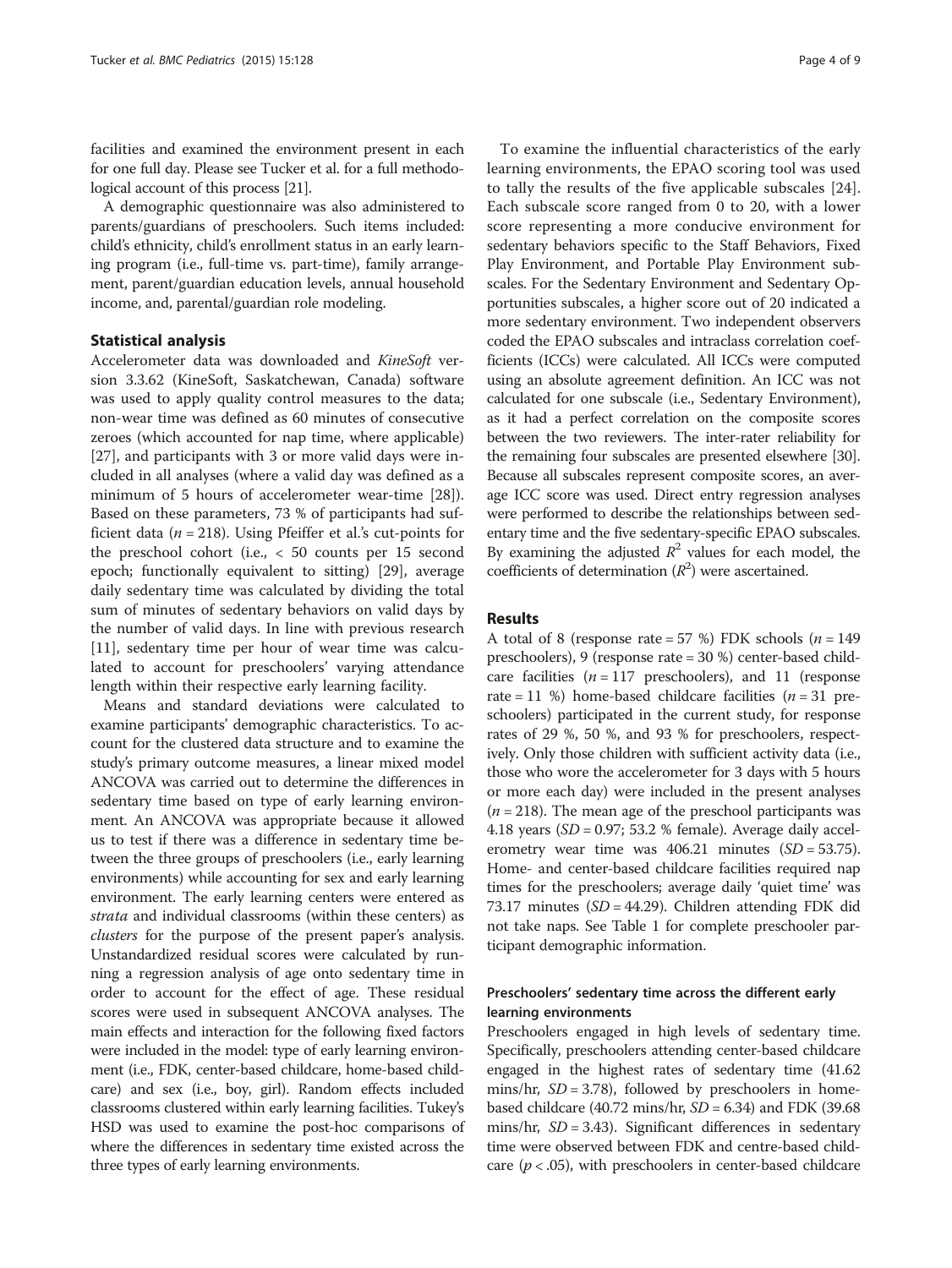|                                               | Overall        | Centre-Based Childcare | Home-Based Childcare | <b>FDK</b>   |
|-----------------------------------------------|----------------|------------------------|----------------------|--------------|
| Sex                                           |                |                        |                      |              |
| Male                                          | 102            | 32                     | 9                    | 62           |
| Female                                        | 116            | 39                     | 12                   | 65           |
| Early learning environment                    |                |                        |                      |              |
| Home-based childcare                          | $20\,$         |                        |                      |              |
| Center-based childcare                        | 71             |                        |                      |              |
| Full-day kindergarten                         | 127            |                        |                      |              |
| School/childcare status                       |                |                        |                      |              |
| Part-time                                     | 23             | 16                     | 6                    | $\mathbf{1}$ |
| Full-time                                     | 193            | 55                     | 14                   | 124          |
| Preschooler's ethnicity                       |                |                        |                      |              |
| Caucasian                                     | 176            | 57                     | 19                   | 101          |
| African Canadian                              | $\mathbf{1}$   | $\mathbf 0$            | $\mathbb O$          | 1.0          |
| Aboriginal                                    | $\overline{2}$ | $\mathbf{0}$           | $\mathbf{0}$         | 2.0          |
| Arab                                          | 5              | 2.0                    | $\mathbf 0$          | 3.0          |
| Latin American                                | $\overline{2}$ | 2.0                    | $\mathbf 0$          | $\mathbf 0$  |
| Asian                                         | 10             | 4.0                    | $\mathbf 0$          | 6.0          |
| Other                                         | 12             | 4.0                    | $\circ$              | 8.0          |
| Highest level of parent/guardian<br>education |                |                        |                      |              |
| High School                                   | 32             | 12                     | $\overline{2}$       | 18           |
| College                                       | 68             | 17                     | 12                   | 39           |
| University                                    | 66             | 22                     | 6                    | 38           |
| Graduate School                               | 44             | $18\,$                 | $\mathbf{1}$         | 25           |
| Approximate yearly household income           |                |                        |                      |              |
| Less than \$20,000                            | 14             | $\overline{4}$         | $\mathbf{1}$         | 9            |
| \$20,000-\$39,999                             | 17             | 11                     | $\circ$              | 6            |
| \$40,000-\$59,999                             | 20             | 8                      | $\mathbf{0}$         | 12           |
| \$60,000-\$79,999                             | 19             | 6                      | 4                    | 9            |
| \$80,000-\$99,999                             | 28             | 5                      | 5                    | 18           |
| \$100,000-\$119,999                           | 23             | 11                     | $\overline{2}$       | 10           |
| More than \$120,000                           | 48             | 10                     | $\overline{2}$       | 36           |

<span id="page-5-0"></span>

|  |  |  |  | <b>Table 1</b> Overall Preschooler and Family Demographic Information ( $n = 218$ ), and Demographics by Early Learning Environment |  |
|--|--|--|--|-------------------------------------------------------------------------------------------------------------------------------------|--|
|--|--|--|--|-------------------------------------------------------------------------------------------------------------------------------------|--|

Note. All values shown may not add up to  $n = 218$  as some individuals chose not to answer certain questions

engaging in significantly more sedentary time than preschoolers attending FDK.

## EPAO subscales and sedentary time

Three direct entry linear regression models were fit, one each for FDK, center-based childcare, and homebased childcare. In each model, the five EPAO subscales (i.e., Sedentary Opportunities; Sedentary Environment; Fixed Play Environment; Portable Play Environments; and Staff Behaviors) were used to predict sedentary time. These models accounted for 10.5 %, 5.9 %, and 40.78 % of the variability in sedentary time among

preschoolers, respectively. Only the models for FDK,  $F(7,121) = 3.95$ ,  $p < .05$ , and home-based childcare,  $F(5,14) = 3.61$ ,  $p < .05$ , were found to be statistically significant.

The unique contribution of each subscale to the prediction of sedentary time within the three environments was explored. For FDK classrooms, Sedentary Environment, Sedentary Opportunities, and Fixed Play Environment were found to predict 25 %, 32 %, and 37 % of the variability, respectively ( $p < .01$ ). Important to note, however, was the inverse relationship identified between Sedentary Opportunities and Fixed Play Environment with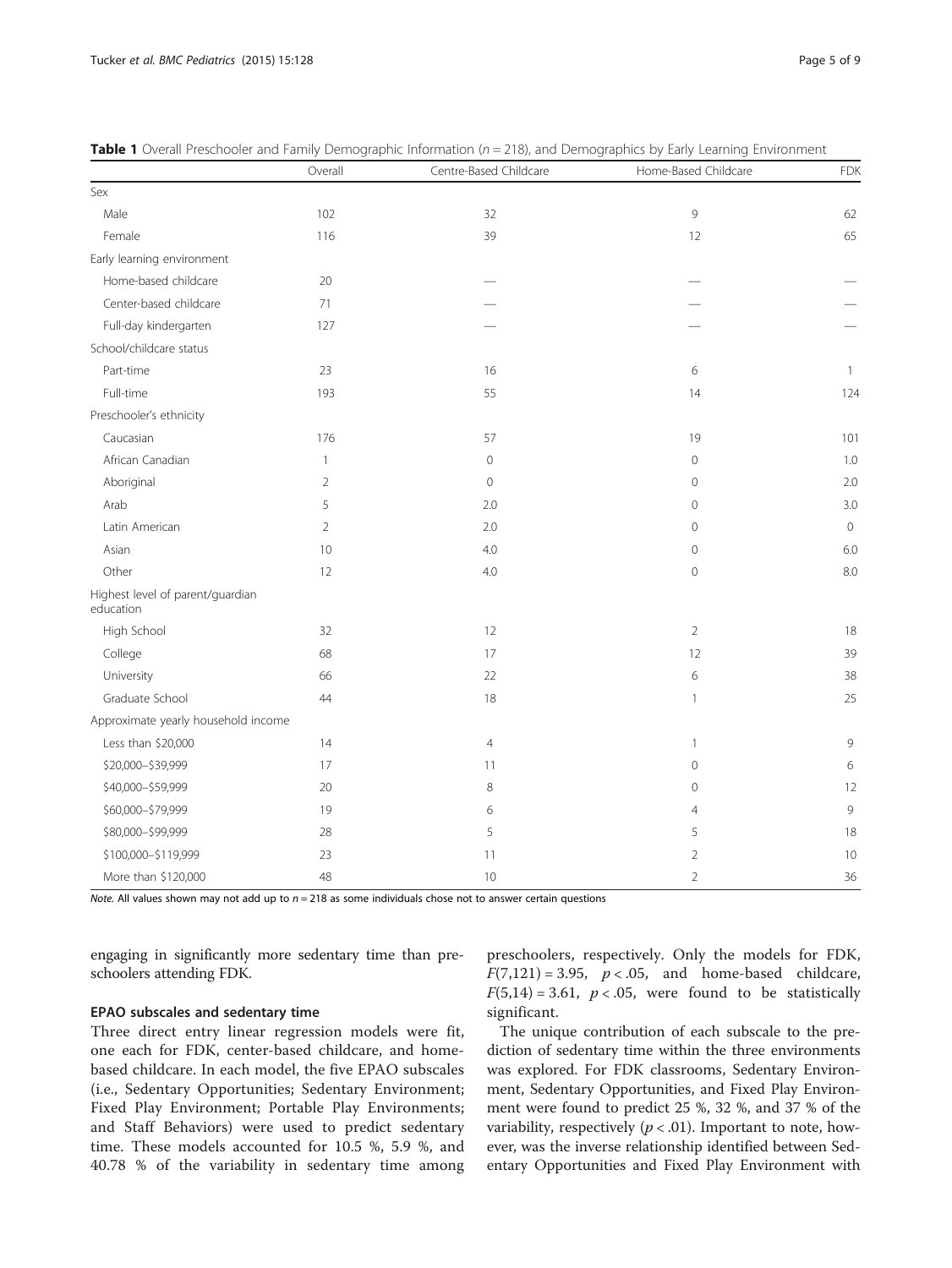the sedentary time of preschoolers in the FDK program. In center-based childcare settings, only Portable Play Environment was significant in explaining approximately 24 % of the variability in sedentary activity ( $p = .05$ ) and the relationship between these variables was positive, while both Sedentary Environment and Sedentary Opportunities approached significance. For home-based childcare, Staff Behaviors was found to account for approximately 54 % of the variability ( $p < .05$ ), and again, the relationship between these variables was positive. Table 2 contains a complete description of the correlations between the EPAO subscales and preschoolers' sedentary time within the three early learning environments.

## **Discussion**

The purpose of this study was to explore sedentary time of preschoolers attending three different early learning environments: FDK, center-, and home-based childcare. Additionally, this research sought to explore the characteristics of these environments which influenced sedentary behaviors.

The primary finding of this work indicated that, in comparison to home-based childcare and FDK programs, preschoolers in center-based childcare accumulated the most sedentary time. In light of recent research recognizing the center-based childcare setting as an obesogenic [\[24\]](#page-9-0) and sedentary [\[11,](#page-8-0) [31\]](#page-9-0) environment, the results of the present study are not surprising. Childcare providers have noted the lack of appropriate indoor space [\[32](#page-9-0)] and physical activity-specific resources [[33](#page-9-0)] as barriers to engaging

preschoolers in gross motor activities and consequently, resulting in increased sedentary behaviors. With regard to outdoor play, given that center-based environments tend to be heavily regulated, staff may be inclined to display increased safety concerns for the children's wellbeing while outdoors, and may therefore limit more vigorous and rambunctious play during care hours (e.g., running, swiftly climbing on jungle gym equipment, etc.) [[33](#page-9-0)]. Moreover, center-based childcare may have less outdoor play space, or portable play equipment compared to FDK schools, which in turn, may increase sedentary behaviors in this environment. However, despite a significant difference in rates of sedentary time, it should be noted that the differences across environments were not large (i.e., preschoolers in center-based settings participated in 0.9 mins/hr and 1.94 mins/hr more than those in home-based childcare and FDK, respectively). This suggests that young children attending all three early learning environments warrant attention and action as the high rates of sedentary time are concerning in light of the associated negative health consequences [\[3\]](#page-8-0).

In contrast to the above-noted finding, it was found that preschoolers in FDK programs accumulated the least amount of sedentary time. This discovery may be explained by the fact that the participants in this group tended to be at the 'older' end of the preschool-aged spectrum (i.e., 4–5 years). As such, these children may have possessed more developed gross motor skills and abilities which might have enabled them to participate in higher intensity activity or more prolonged periods of

| Table 2 Summary of Coefficients, Confidence Intervals, t-Values, p-Values, and Correlations for EPAO Subscales and Sedentary Time |
|-----------------------------------------------------------------------------------------------------------------------------------|
|-----------------------------------------------------------------------------------------------------------------------------------|

| Environment         | EPAO subscale             | B      |                                    |         | р   | Correlations |         |
|---------------------|---------------------------|--------|------------------------------------|---------|-----|--------------|---------|
| Type                |                           |        | 95 % CI [lower bound, upper bound] |         |     | Zero-order   | Partial |
| Home <sup>a*</sup>  | Sedentary Opportunities   | $-.43$ | $[-1.1, .24]$                      | $-1.58$ | .14 | $-.16$       | $-.39$  |
|                     | Sedentary Environment     | .96    | $[-.36, 2.40]$                     | 1.79    | .10 | $-.28$       | .43     |
|                     | Portable Play Environment | .12    | $[-1.95, 2.53]$                    | .23     | .82 | .59          | .06     |
|                     | Fixed Play Environment    | .06    | $[-1.29, 1.25]$                    | .16     | .87 | .16          | .04     |
|                     | <b>Staff Behaviors</b>    | 1.45   | $[-.17, 2.91]$                     | 2.38    | .03 | .62          | .54     |
| Center <sup>b</sup> | Sedentary Opportunities   | $-.43$ | $[-1.11, .05]$                     | $-1.89$ | .06 | $-.22$       | $-.23$  |
|                     | Sedentary Environment     | .26    | $[-.14, .63]$                      | 1.64    | .11 | $-0.03$      | .20     |
|                     | Portable Play Environment | .58    | $[-37, 1.37]$                      | 1.97    | .05 | .20          | .24     |
|                     | Fixed Play Environment    | $-.32$ | $[-1.14, .28]$                     | $-1.02$ | .31 | $-.05$       | $-.13$  |
|                     | Staff Behaviors           | $-.04$ | $[-.25, .39]$                      | $-.44$  | .66 | $-.19$       | $-.06$  |
| $FDKc*$             | Sedentary Opportunities   | $-.19$ | $[-32, -06]$                       | $-2.80$ | .01 | $-.17$       | $-.25$  |
|                     | Sedentary Environment     | .47    | [.29, .83]                         | 3.75    | .00 | .17          | .32     |
|                     | Portable Play Environment | .18    | $[-.26, .36]$                      | 1.21    | .23 | $-.02$       | .11     |
|                     | Fixed Play Environment    | $-.80$ | $[-1.36, -0.32]$                   | $-3.08$ | .00 | $-.10$       | $-.27$  |
|                     | Staff Behaviors           | .12    | $[-.11, .20]$                      | 1.68    | .10 | $-.04$       | .15     |

Note. <sup>a</sup>Model accounts for 40.7 % of the variability in sedentary time (intercept = 14.35); <sup>b</sup>Model accounts for 5.9 % of the variability in sedentary time (intercept = 39.86); <sup>c</sup>Model accounts for 10.5 % of the variability in sedentary time (intercept = 44.97); \* = significant model (p < .05); CI = confidence interval; EPAO = Environment and Policy Assessment and Observation; FDK = full-day kindergarten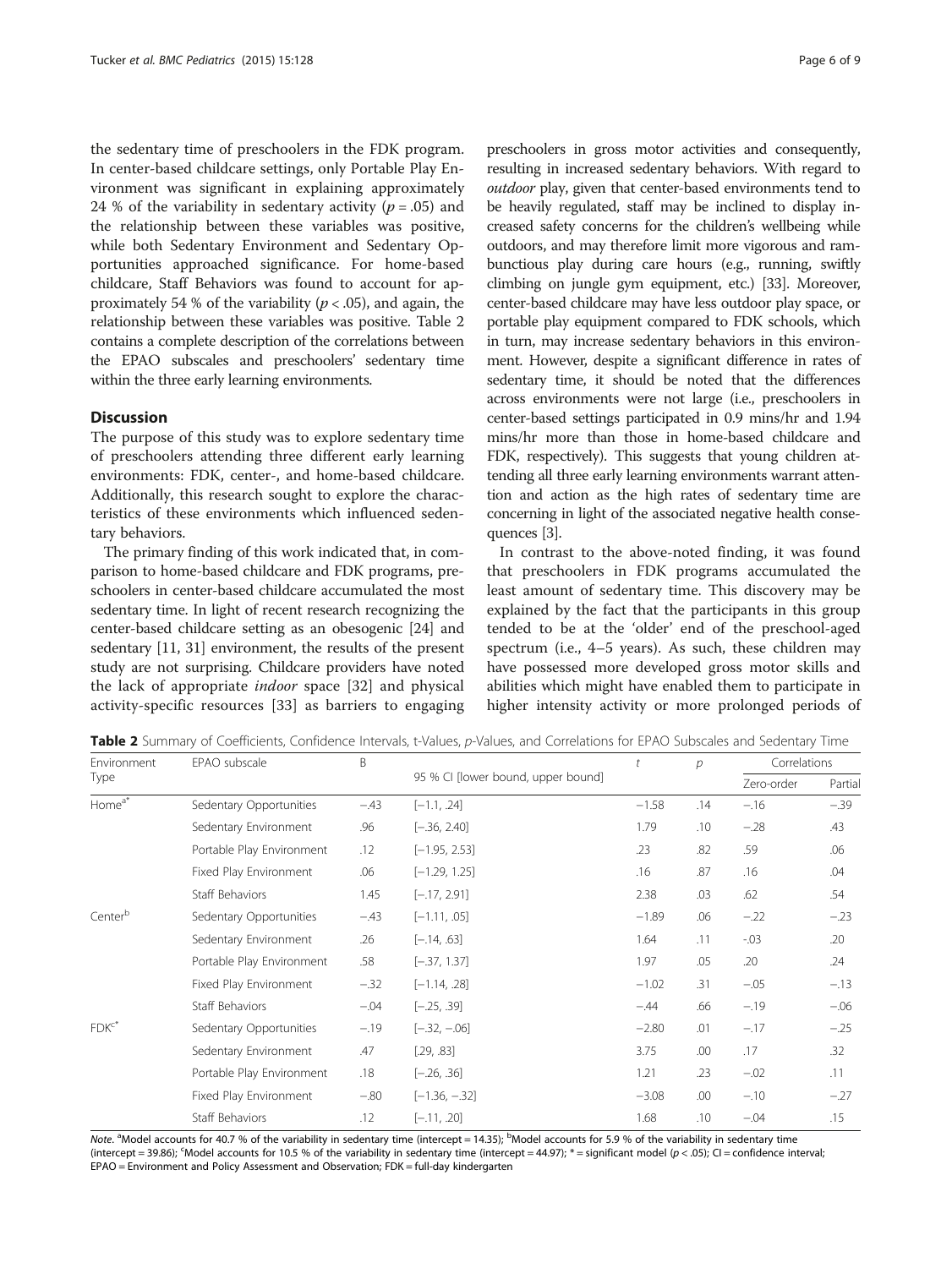active play (and less time in sedentary pursuits) [\[34](#page-9-0)]. Further, less concentrated supervision during outdoor play periods (or recess) may have also attributed to the finding of decreased sedentary time among this group (i.e., many children of various ages and developmental stages, with fewer teachers/supervisors on-site to monitor activity). Finally, it is possible that this group was less sedentary because these children did not take a nap, where preschoolers in the other two environments would have. Efforts were taken to minimize this difference (e.g., children whose nap was 60 minutes or more would have this data not included for analysis); however, it is still possible that this influenced activity levels. While it is important to note the lowest levels of sedentary time were accumulated by preschoolers in FDK, the fact that this group still spent a significant amount of time in sedentary pursuits (i.e., 39.68 mins/hr) should not be neglected. Similar to the findings of Talley and colleagues which explored physical activity among kindergarten children [[35](#page-9-0)], a large proportion (approximately 66 %) of this group's day in school was spent being sedentary. Consequently, efforts need to be undertaken by school officials and public health professionals to ensure unnecessary sedentary time be minimized during school hours. Doing so will assist children in developing healthful behaviors relating to physical activity and sedentary time; all of which will hopefully carry forward into later life.

In terms of the environmental characteristics that influence rates of sedentary time among preschoolers across all three early learning environments, many findings warrant comment. First, the subscales Sedentary Environment (positive association), Sedentary Opportunities (negative association), and Fixed Play Equipment (negative association) accounted for a substantial amount of the variation in preschoolers' sedentary time in FDK programs. Although the link between increased levels of sedentary time and high visibility/prominence of sedentary equipment (e.g., computers, TVs, etc.) in the classroom has been confirmed in the present study and elsewhere [[23](#page-9-0)], the contradictory relationship highlighted was unexpected. Previous research supports that the more access preschoolers have to sedentary activities, the more likely they are to engage in sedentary behaviors [\[36](#page-9-0), [37\]](#page-9-0). The inverse relationship noted between the presence of fixed equipment (e.g., climbers, jungle gyms) and sedentary levels was also interesting and contradicts the results of the corresponding pilot study [[11\]](#page-8-0). Consequently, there is an ongoing need to both implement and study the impact of strategies meant to minimize sedentary opportunities available to young children during school hours (e.g., limit the availability of screens in the classroom, implement policies that discourage long periods of sitting/ inactivity, incorporate physical activity into classroom curriculum).

Within center-based childcare, only the Portable Play Environment subscale was significant, positively predicting close to 25 % of the variability in preschoolers' sedentary time. This discovery is interesting given the findings of a meta-analysis conducted by Gordon et al. which suggested that portable equipment provides young children with numerous opportunities to move with the equipment and engage in active play [\[38\]](#page-9-0). Further, these results are in contrast to the findings of this study's pilot project (which used the EPAO with a small sample of center-based childcare centres only) which found that portable play equipment had a positive association with preschoolers' physical activity levels in the same environment [\[11](#page-8-0)]. One possible explanation for this contradictory finding might be that portable play equipment can be used and manipulated from a seated position (e.g., sitting and throwing a ball). Additionally, it is possible that while portable play equipment is typically associated with increased physical activity levels, in the present study, the centres that participated did not offer adequate space to use the gross motor equipment (e.g., tricycles) as intended.

Lastly, the Staff Behaviors subscale accounted for more than half of the variability in sedentary time among preschoolers in home-based childcare. The importance of childcare providers' behaviors in this environment has been noted previously [\[39\]](#page-9-0). Because a single individual is responsible for caring for all enrolled children in this particular type of setting, it is likely that young children will pay close attention to the childcare provider's behaviors. Consequently, during care hours, it is important that these key individuals serve as positive role models by engaging in and promoting active behaviors (and discouraging prolonged sedentary time) as well as discussing with children the importance of being active. As such, specific training and educational opportunities for this group may serve as an important resource.

A possible suggestion for curtailing this negative health behavior in all three early learning environments may include increased staff training and education regarding the negative consequences of sedentary time. These environments may also benefit from the introduction of policies which not only articulate required minutes of active play but that also provide specific parameters regarding the minimization of sedentary activities (e.g., prolonged periods of sitting, screen use). One possibility includes pairing previously sedentary activities (e.g., a lesson about the solar system), with movement, making them interactive and engaging for children (e.g., moving around the classroom to the different planets). This will not only decrease their sedentary time, but might also increase their physical activity level.

A limitation of the current study was the use of the EPAO tool to assess the FDK and home-based childcare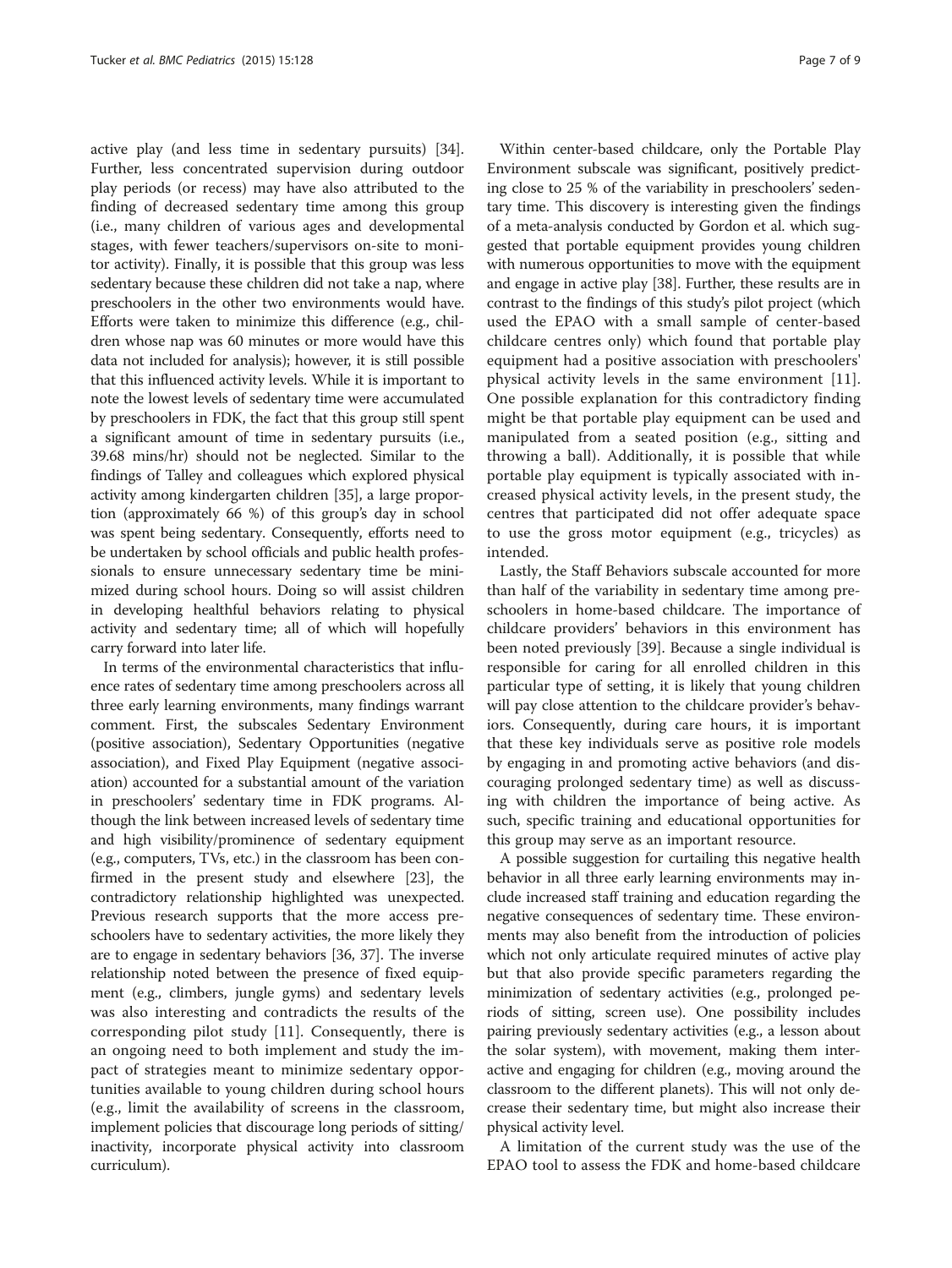<span id="page-8-0"></span>environments. While no other validated tool exists to explore these facilities, the EPAO was designed for center-based childcare [[24, 25\]](#page-9-0); therefore, it may not have accurately assessed the environmental characteristics within the other two early learning arrangements. Secondly, only those EPAO subscales that have, or were anticipated to, influence sedentary time were included in the analyses. Thirdly, only a small sample of homebased childcare facilities, and consequently preschoolers enrolled in this setting, were successfully recruited. The low participation rate among this type of facility may have limited our ability to make comparisons between preschoolers across the different early learning environment types. Finally, a sedentary behaviors questionnaire was not administered to early learning staff, which might have provided additional contextual data for understanding the types of sedentary activities in which preschoolers engaged (e.g., television viewing, reading) and the importance or reason for these activities (e.g., educational, convenience).

#### Conclusion

Despite the above noted limitations, the present study offers the first exploration of differences in sedentary time among preschoolers in different early learning arrangements. This study also explored the influential attributes of these early learning environments with regard to sedentary pursuits. Findings from this work highlight the ongoing need to reduce sedentary time among preschoolers in early learning programs, particularly within the center-based childcare environment. Interventions focused on minimizing sedentary time and encouraging physical activity within these environments may be an important next step.

#### Abbreviations

ANCOVA: Analysis of covariance; EPAO: Environment and policy assessment and observation; FDK: Full-day kindergarten; LEAPP: Learning environments activity potential in preschoolers.

#### Competing interests

The authors declare that they have no competing interests.

#### Authors' contributions

PT, SB, JI, and AJ were all involved with the conception, design, and implementation of the study. LV carried out recruitment and data collection. PT drafted the manuscript; while LV, SB, JI, and AJ provided revisions and comments on the manuscript. All authors read and approved the final version of the manuscript.

#### Acknowledgements

This research was funded by the Canadian Institutes of Health Research, the Heart and Stroke Foundation of Canada, and the Public Health Agency of Canada (CIHR Award # GIR 112690). The second author was supported by the Ontario Graduate Scholarship (OGS). The researchers would like to thank the preschoolers and families who participated in the study as well as acknowledge the schools, childcare facilities, and their staff for all their assistance with this project. Thanks are also extended to Dr. Courtney Newnham-Kanas for her assistance with project management and data collection/verification, to Olivia Martyniuk for her assistance with data collection, and to Emie Angeles for helping with data entry.

#### Author details

<sup>1</sup>School of Occupational Therapy, Faculty of Health Sciences, University of Western Ontario, London, Ontario N6G 1H1, Canada. <sup>2</sup> Health and Rehabilitation Sciences, Faculty of Health Sciences, University of Western Ontario, London, Ontario N6G 1H1, Canada. <sup>3</sup>School of Health Studies, Faculty of Health Sciences, University of Western Ontario, London, Ontario N6A 5B9, Canada.

#### Received: 20 August 2014 Accepted: 2 September 2015 Published online: 18 September 2015

#### References

- Proctor MH, Moore LL, Gao D, Cupples LA, Bradlee ML, Hood MY, et al. Television viewing and change in body fat from preschool to early adolescence: The Framingham Children's Study. Int J Obes Relat Metab Disord. 2003;27:827–33.
- 2. Jago R, Baranowski T, Baranowski JC, Thompson D, Greaves KA. BMI from 3-6y of age is predicted by TV viewing and physical activity, not diet. Int J Obes. 2005;29:557–64.
- 3. Leblanc AG, Spence JC, Carson V, Connor Gorber S, Dillman C, Janssen I, et al. Systematic review of sedentary behaviour and health indicators in the early years (aged 0–4 years). Appl Physiol Nutr Metab. 2012;37:753–72.
- 4. Tremblay MS, Colley RC, Saunders TJ, Healy GN, Owen N. Physiological and health implications of a sedentary lifestyle. Appl Physiol Nutr Metab. 2010;35:725–40.
- 5. Shea S, Bash CE, Guten B, Stein AD, Contento IR, Irigoyen M, et al. The rate of increase in blood pressure in children 5 years of age is related to changes in aerobic fitness and body mass index. Pediatrics. 1994;94:465–70.
- 6. Thompson DA, Christakis DA. The association between television viewing and irregular sleep schedules among children less than 3 years of age. Pediatrics. 2005;116:851–6.
- 7. Saunders TJ, Chaput JP, Tremblay M. Sedentary behaviour as an emerging risk factor for cardiometabolic diseases in children and youth. Can J Diab. 2014;38:53–61.
- 8. Hamilton M, Healy G, Dunstan D, Zderic T, Owen N. Too little exercise and too much sitting: Inactivity physiology and the need for new recommendations on sedentary behavior. Curr Cardio Risk Rep. 2008;2:292–8.
- 9. Colley R, Garriguet D, Adamo K, Carson V, Janssen I, Timmons BW, et al. Physical activity and sedentary behavior during the early years in Canada: a cross-sectional study. Int J Behav Nutr Phys Act. 2013;10:54.
- 10. Byun W, Blair S, Pate R. Objectively measured sedentary behavior in preschool children: Comparison between Montessori and traditional preschools. Int J Behav Nutr Phys Act. 2013;10:2.
- 11. Vanderloo LM, Tucker P, Johnson AM, Van Zandvoort MM, Burke SM, Irwin JD. The Influence of Centre-Based Childcare on Preschoolers' Physical Activity Levels: A Cross-Sectional Study. Int Jf Environ Res Pub Health. 2014;11:1794–802.
- 12. Temple VA, Naylor PJ, Rhodes RE, Wharf Higgins J. Physical activity of children in family child care. Appl Physiol Nutr Metab. 2009;34:794–8.
- 13. Tremblay MS, LeBlanc AG, Carson V, Choquette L, Connor Gorber S, Dillman C, et al. Canadian Sedentary Behaviour Guidelines for the Early Years (aged 0–4 years). Appl Physiol Nutr Metab. 2012;37(2):370–391.
- 14. Carson V, Tremblay MS, Spence JC, Timmons BW, Janssen I. The Canadian Sedentary Behaviour Guidelines for the early years (zero to four years of age) and screen time among children from Kingston, Ontario. Paediatr & Child Health. 2013;18:25–8.
- 15. Vanderloo LM: Screen-viewing among preschoolers in childcare: A systematic review. BMC Pub Health 2014;14:205. (online journal)
- 16. Tandon PS, Zhou C, Lozano P, Christakis DA. Preschoolers' total daily screen time at home and by type of child care. J Pediatr. 2011;158:297–300.
- 17. Cleveland G, Forer B, Hyatt D, Japel C, Krashinsky M. New evidence about child care in Canada: Use patterns, affordability and quality. IRPP Choices. 2008;14:1–44.
- 18. Hinkley T, Salmon J, Okely AD, Trost SG. Correlates of sedentary behaviours in preschool children: A review. Int Behav Nutr Phys Act. 2010;7:66.
- 19. Sugiyama T, Okely AD, Masters JM, Moore GT. Attributes of child care centers and outdoor play areas associated with preschoolers' physical activity and sedentary behavior. Environ and Behav. 2012;44:334–49.
- 20. Pate RR, O'Neill JR, Brown WH, McIver KL, Howie EK, Dowda M. Top 10 research questions related to physical activity in preschool children. Res Q Exerc Sport. 2013;84:448–55.